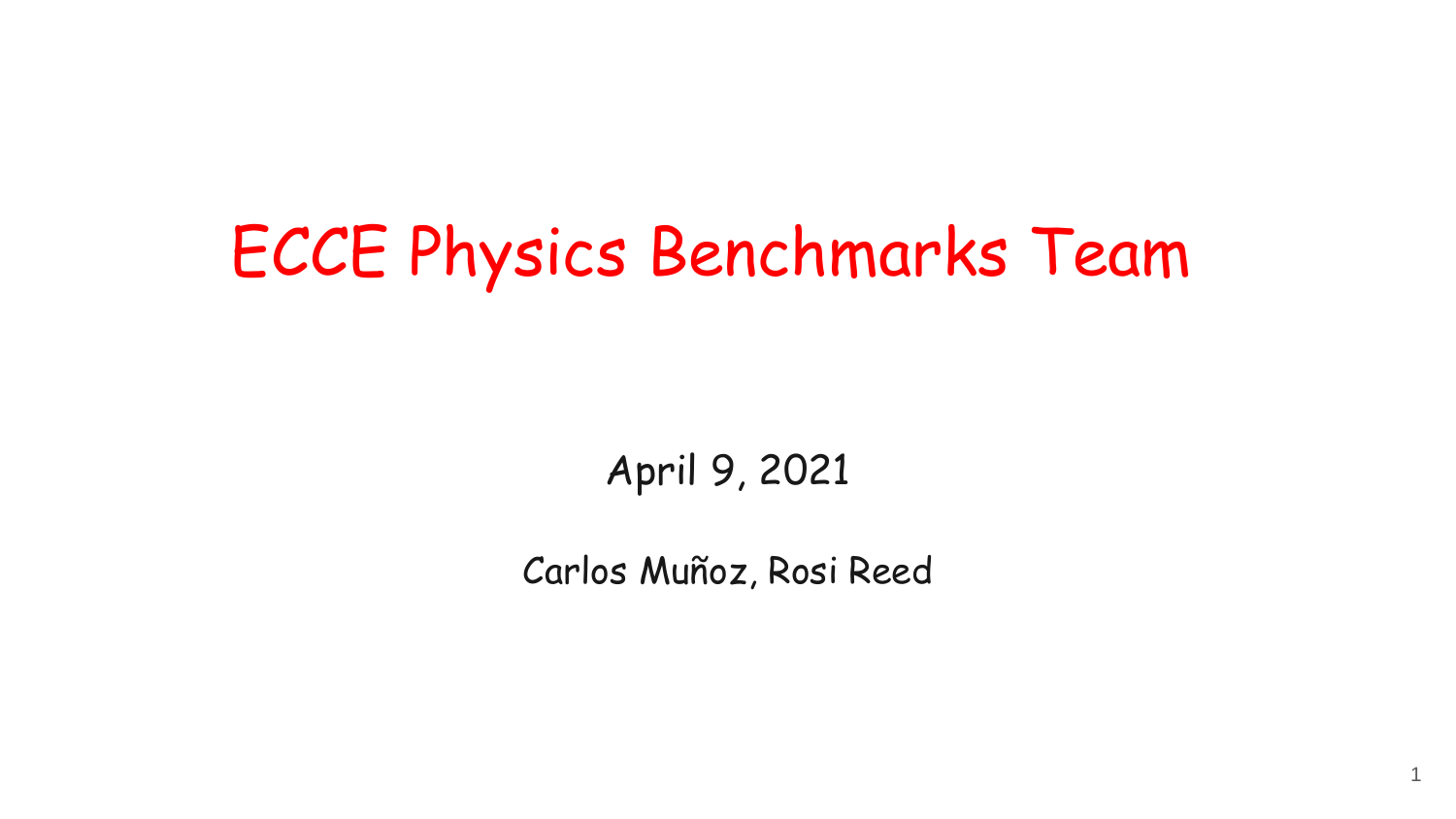## Agenda

• Review of the Physics Team Charge

● Simulation workshop

● Timeline

● Organizational tools, meetings, etc

● Initial steps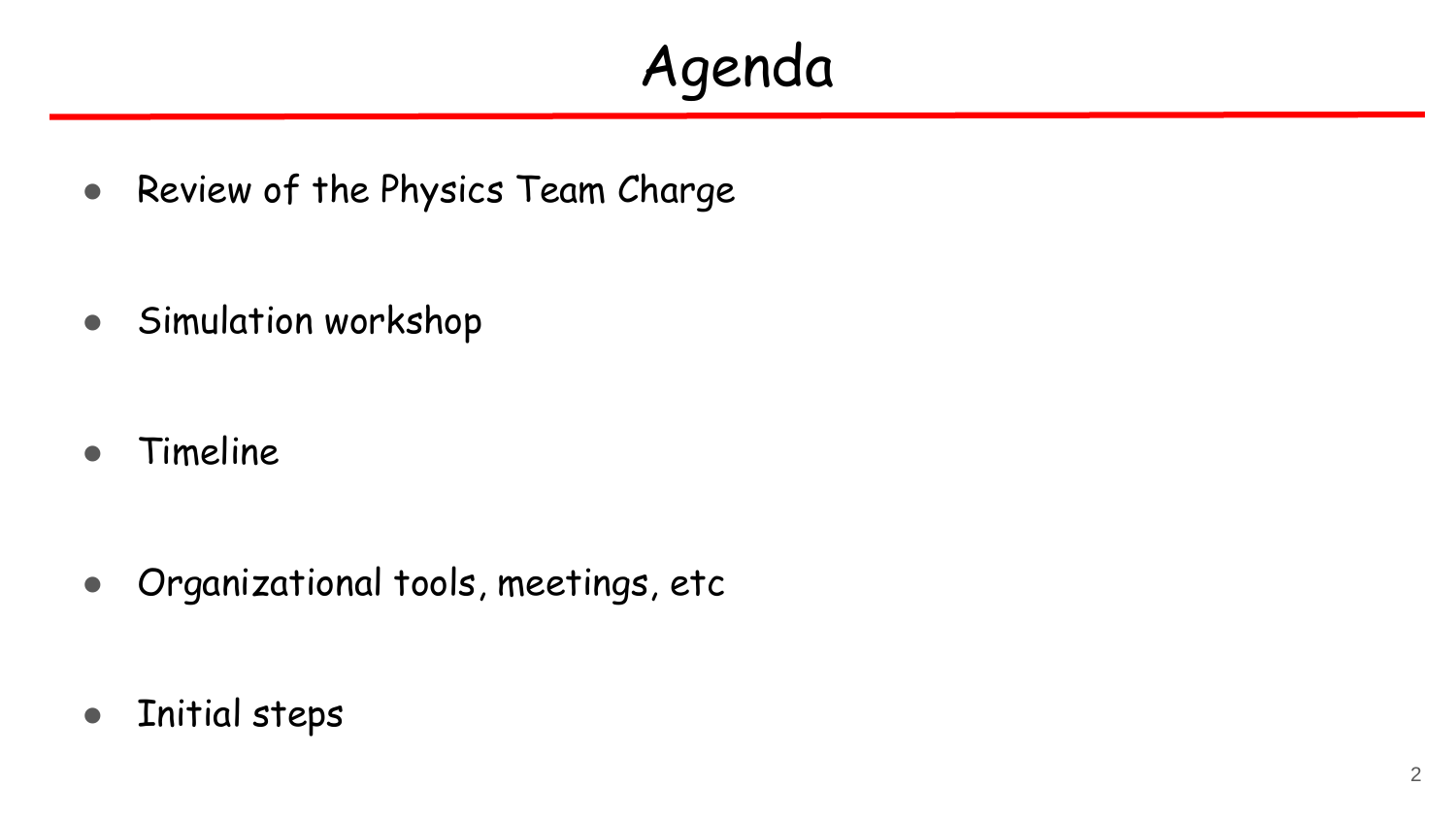Charge

From the steering committee:

The Physics Benchmarks Team is responsible for the realistic simulation of key physics observables for the proposal and evaluation of ECCE performance through the Physics Working Groups.

#### **Physics Working Groups:**

- $\triangleright$  Inclusive reactions
- $\triangleright$  Flectroweak and BSM
- $\triangleright$  Semi-inclusive reactions
- Jets and Heavy Flavor
- $\triangleright$  Exclusive Reactions
- > Diffractive & Tagging
- $\triangleright$  Simulation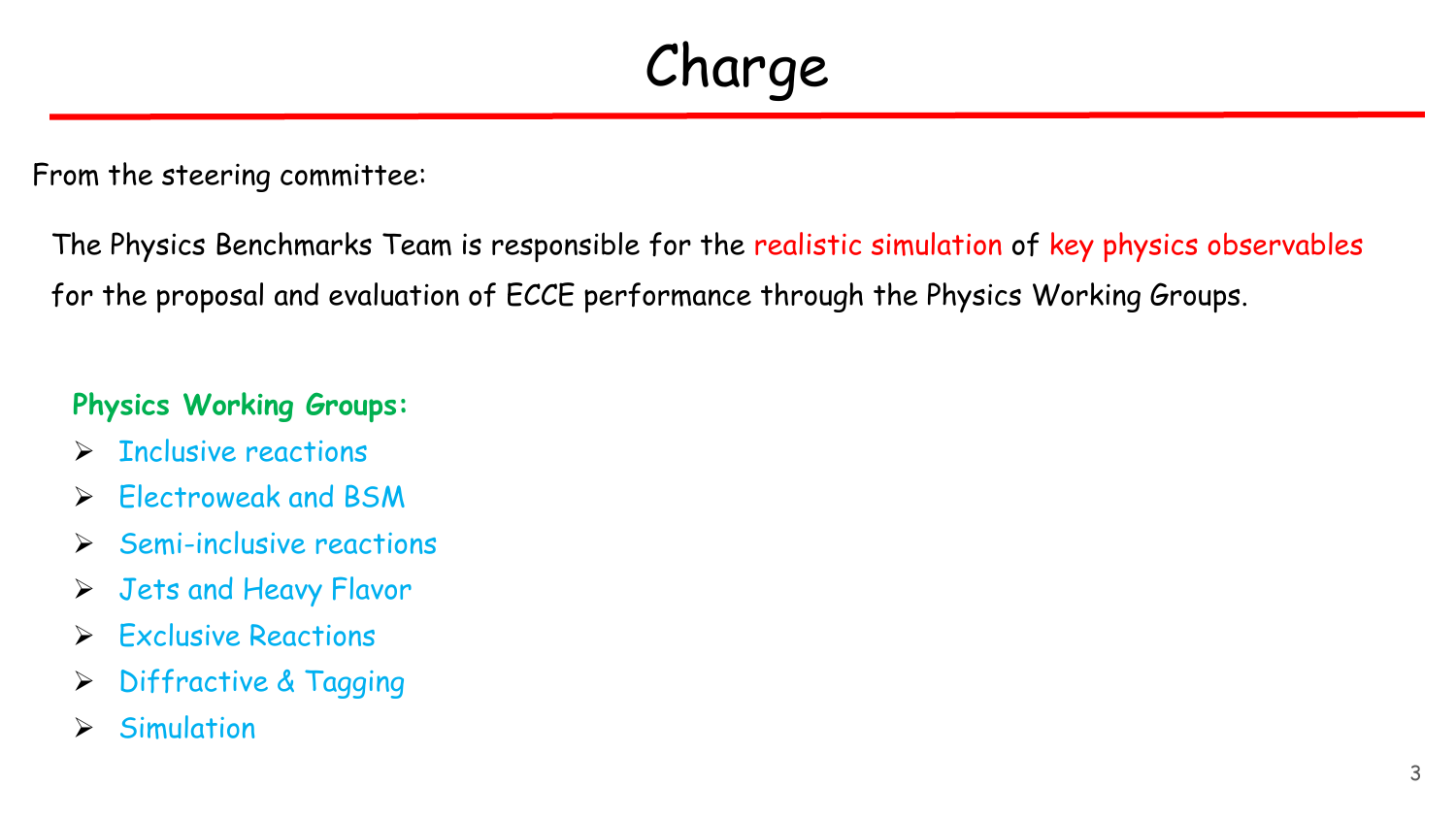### Simulation workshop (April 2)

 $\sqrt{\phantom{a}}$  Inscription

- Slides and recordings available ➤
- Ideas of future dedicated workshops welcome

### https://indico.bnl.gov/event/11112/

#### **ECCE Simulation Workshop**

vendredi 2 avr. 2021 à 07:00  $\rightarrow$  16:45 us/Eastern

| Description This is the first ECCE simulations workshop. It is intended as a workshop for students and postdocs who will be actively engaged in ECCE |
|------------------------------------------------------------------------------------------------------------------------------------------------------|
| simulations.                                                                                                                                         |

We ask that participants please register for the workshop so we have a list of contacts for future announcements and information. This will also be used to invite participants to a Mattermost channel.

#### **Connection Information:**

Please click this URL to start or join, https://jastate.zoom.us/j/99332568893?pwd=SGtDMzBYRUN6SFIPYnJYNFZXTUdxZz09 Or, go to https://iastate.zoom.us/join and enter meeting ID: 993 3256 8893 and password: 762800

#### Mattermost

Please join the Mattermost channel for Fun4All discussions based around ECCE: https://chat.sdcc.bnl.gov/eic/channels/fun4all-ecce If you do not have a BNL account, email Jin Huang (ihuang@bnl.gov) for an invitation.

#### **Pre-workshop Tutorials**

Some instructions for setting up Fun4All and EIC Smear that would be useful to look at prior to the start of the workshop can be found at: Tutorials

Singularity container instructions: https://github.com/ECCE-EIC/Singularity

Simulation and Fun4All EIC Yellow Report Tutorial: https://indico.bnl.gov/event/7281/#b-4588-detector-full-simulatio

Recorded tutorials on Fun4All: https://indico.bnl.gov/event/7254/

 $\Box$  Chat Archive 1.txt  $\Box$  Chat Archive 2.txt  $\Box$  Chat Archive 3.txt  $\Box$  ECCESimulations0...  $\Box$  Recording Part1.mp4

Recording Part2.mp4 Recording Part3.mp4

Inscription Participants

| 09:30 $\rightarrow 10:00$    | Introduction to ECCE and call for proposals<br>Orateur: John Lajoie (lowa State University)<br><b>P</b> ECCE First Software                                                         | <b>©30m</b>     |
|------------------------------|-------------------------------------------------------------------------------------------------------------------------------------------------------------------------------------|-----------------|
| 10:00 $\rightarrow$ 10:30    | <b>Fun4All Fundamentals</b><br>Orateur: Chris Pinkenburg (BNL)<br>吶<br>Fun4ECCE.pdf                                                                                                 | <b>©</b> 30m    |
| 10:30 $\rightarrow$ 11:00    | <b>Tutorial: From Simulation to Reconstruction to Analysis</b><br>Orateur: Joe Osborn (oak Ridge National Laboratory)<br>AnaTutorial.pdf<br>œ                                       | <b>©30m</b>     |
| 11:00 $-11:15$               | Coffee                                                                                                                                                                              | <b>Q</b> 15m    |
|                              | 11:15 - 11:45 Simulation towards ECCE proposal<br>Orateurs: Cameron Dean (LANL), Dr Jin Huang (Brookhaven National Lab)<br>囟<br><b>ECCE Simulation.pdf</b>                          | <b>©</b> 30m    |
|                              | 11:45 $\rightarrow$ 12:15 EIC Smear to Fun4All<br>Orateur: Dr Kolja Kauder (Brookhaven National Laboratory)<br>Kauder_eicsmear_g.                                                   | <b>©30m</b>     |
| 12:15 $\rightarrow$ 14:00    | Lunch                                                                                                                                                                               | <b>① 1h 45m</b> |
| $14:00$ $\rightarrow 14:30$  | <b>Detector Configurations in Simulations</b><br>Orateurs: Dr Friederike Bock (oak Ridge National Laboratory), Nicolas Schmidt (oak Ridge National Laboratory)<br>ECCE_Oml.pdf<br>囟 | <b>©30m</b>     |
| 14:30 $\rightarrow 15:00$    | <b>Far-Forward region in Simulations</b><br><b>Orateur: Ciprian Gal (Stony Brook University)</b><br>210402_F4A_hBea                                                                 | <b>©30m</b>     |
| $15:00$ $\rightarrow 15:15$  | Tea                                                                                                                                                                                 | <b>Q</b> 15m    |
| 15:15 $\rightarrow$ 16:15 QA | Orateurs: Chris Pinkenburg (BNL), Cristiano Fanelli (MIT), Dr Jin Huang (Brookhaven National Lab)                                                                                   | Q <sub>1h</sub> |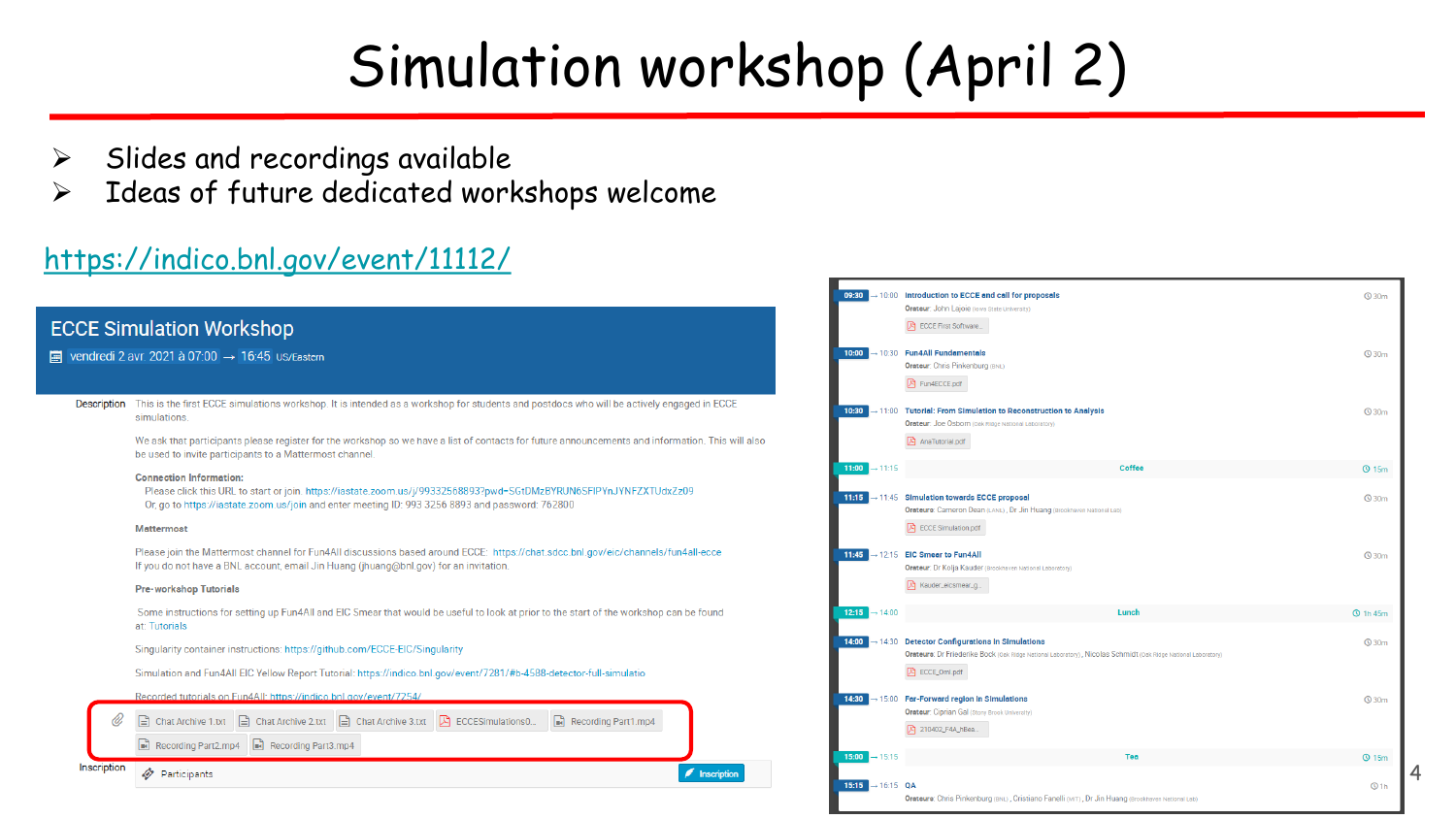### Timeline: short!!

From Cameron and Jin's talk last Friday:

- $\triangleright$  Dec 1<sup>st</sup> : proposal submission
- $\triangleright$  Nov 1<sup>st</sup>: final proposal for editing
- $\triangleright$  Sept 1<sup>st</sup> : all major simulation plot done. After this date, we just do polishing, composing narratives around the figures in the performance chapter of the proposal.
- $\triangleright$  Aug 1<sup>st</sup> : Final simulation production done
- $\triangleright$  July 1<sup>st</sup> : Final simulation production start
- $\triangleright$  May 1<sup>st</sup>: First simulation campaign, followed by first round of analysis. From May - July, many studies probably need another iteration of simulation-analysis to advance detector design.
- $\triangleright$  Entire Apr: develop simulation setup to run.
- $\triangleright$  Today: 1<sup>st</sup> simulation workshop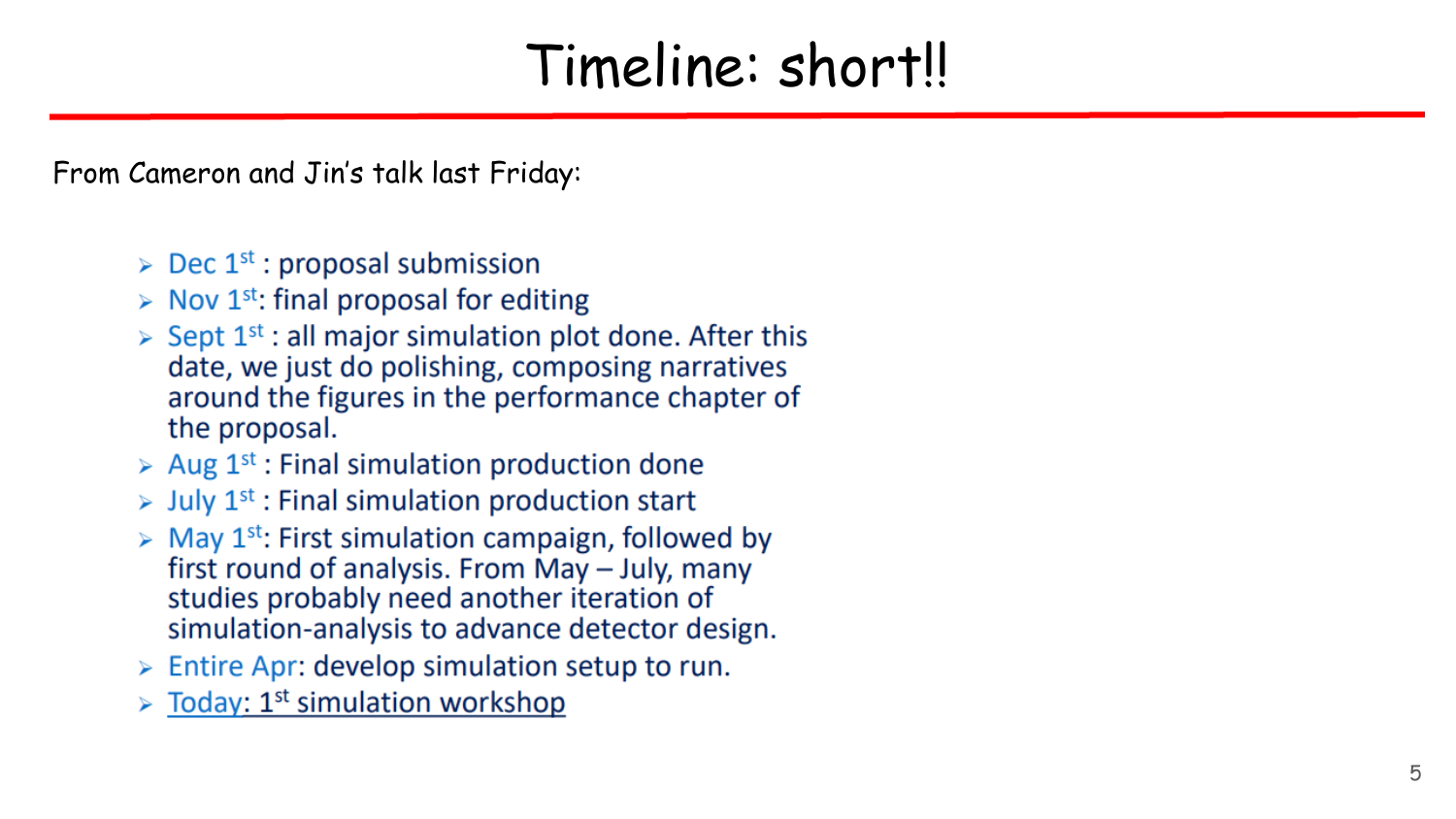### Team organization

- Mailing list: ecce-eic-phys-l@lists.bnl.gov
- Mattermost channel: <https://chat.sdcc.bnl.gov/eic/channels/fun4all-ecce>
- $\triangleright$  Wikipage: under construction
- Office hours: Tuesdays 2PM-4PM EDT (One or several simulation expert will be online) <https://ijclab.zoom.us/j/94840187278>
- $\triangleright$  Team meetings: weekly/bi-weekly ? (time TBD)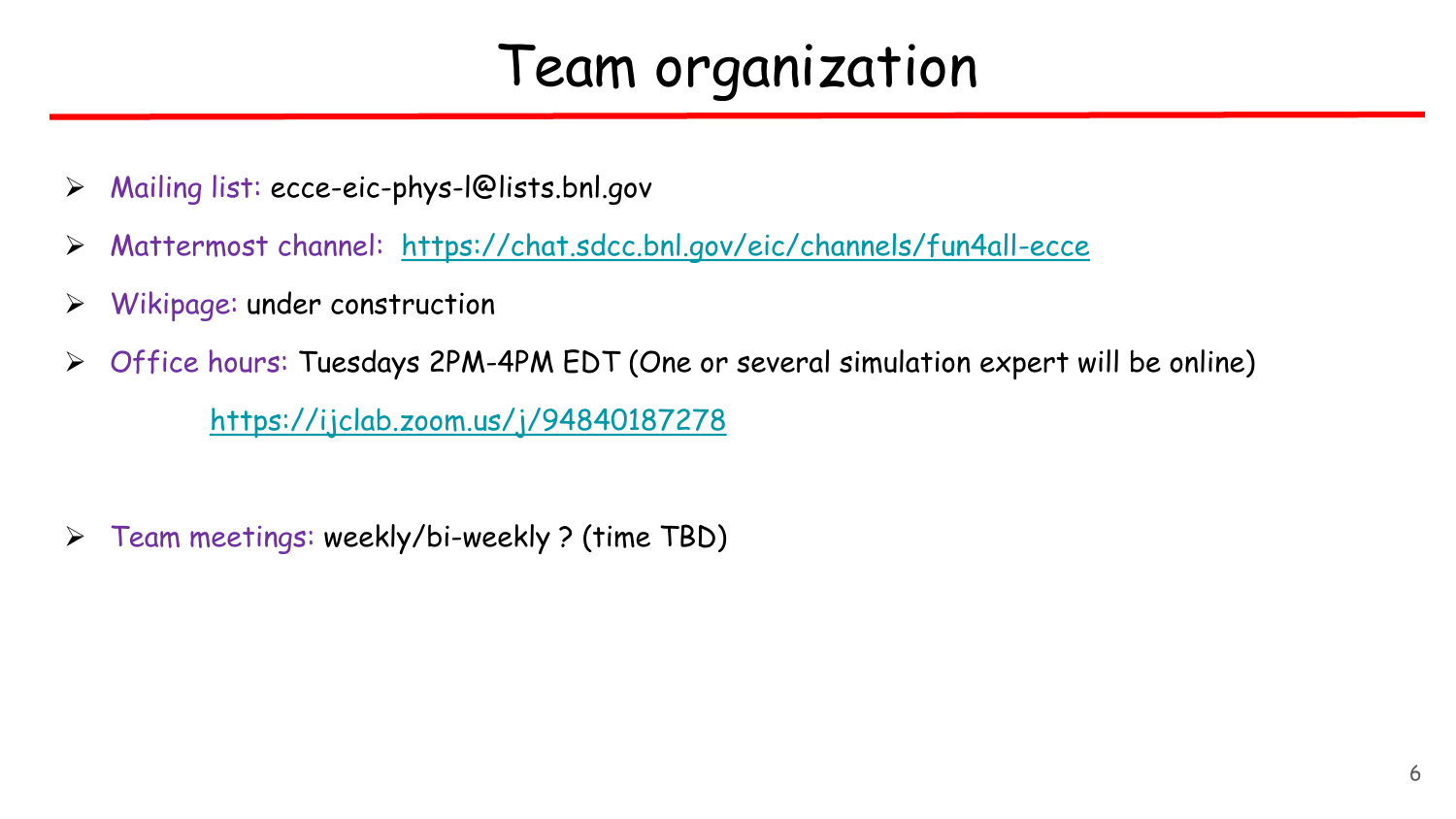### Initial steps

- Yellow report simulation samples are being collected:
	- Generator used
	- Steering cards
	- MC files (when available)
- Initial ECCE configuration available at:

[https://github.com/ECCE-EIC/macros/blob/master/detectors/EICDetector/Fun4All\\_G4\\_EICDetector.C](https://github.com/ECCE-EIC/macros/blob/master/detectors/EICDetector/Fun4All_G4_EICDetector.C) (based on BABAR magnet and YR reference detector) Obviously: to be optimized

- Each WG should select a few (1-2) key processes from WP/NAS/YR
- $\triangleright$  Tentative goal for end of April:

- Setup the simulation + analysis chain to evaluate the performance of the initial ECCE configuration in one particular key process for each WG

- In practice: try to reproduce one plot of WP, produce one key plot for proposal *(with low statistics)*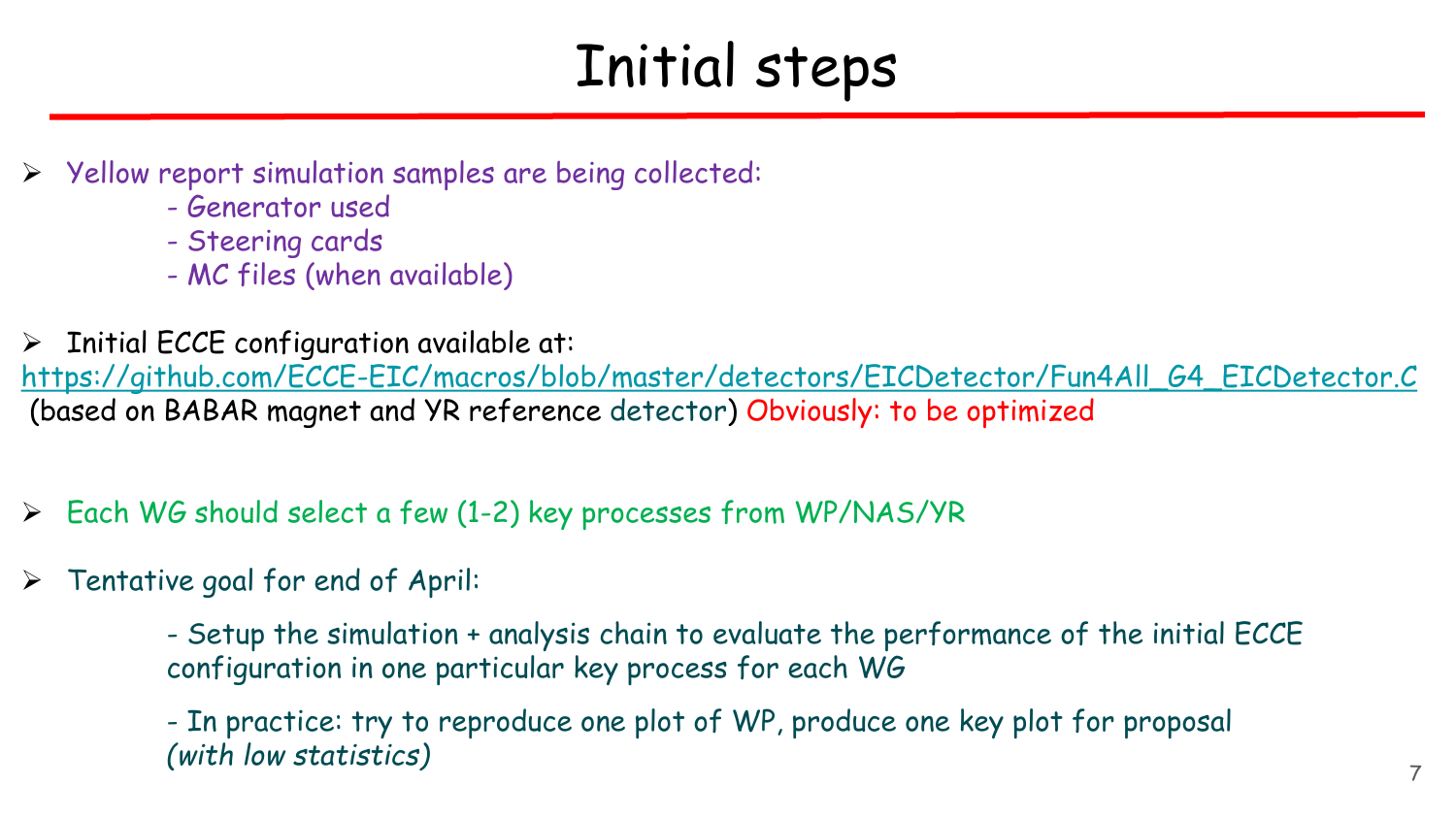### In the meantime: the DWG…

- $\triangleright$  The DWG will work on developing different detector configurations ("options") for ECCE
- $\triangleright$  This will be done in collaboration with the PWG
- $\triangleright$  In May/June full simulation of the different setup will be run, followed by physics analysis to evaluate each one…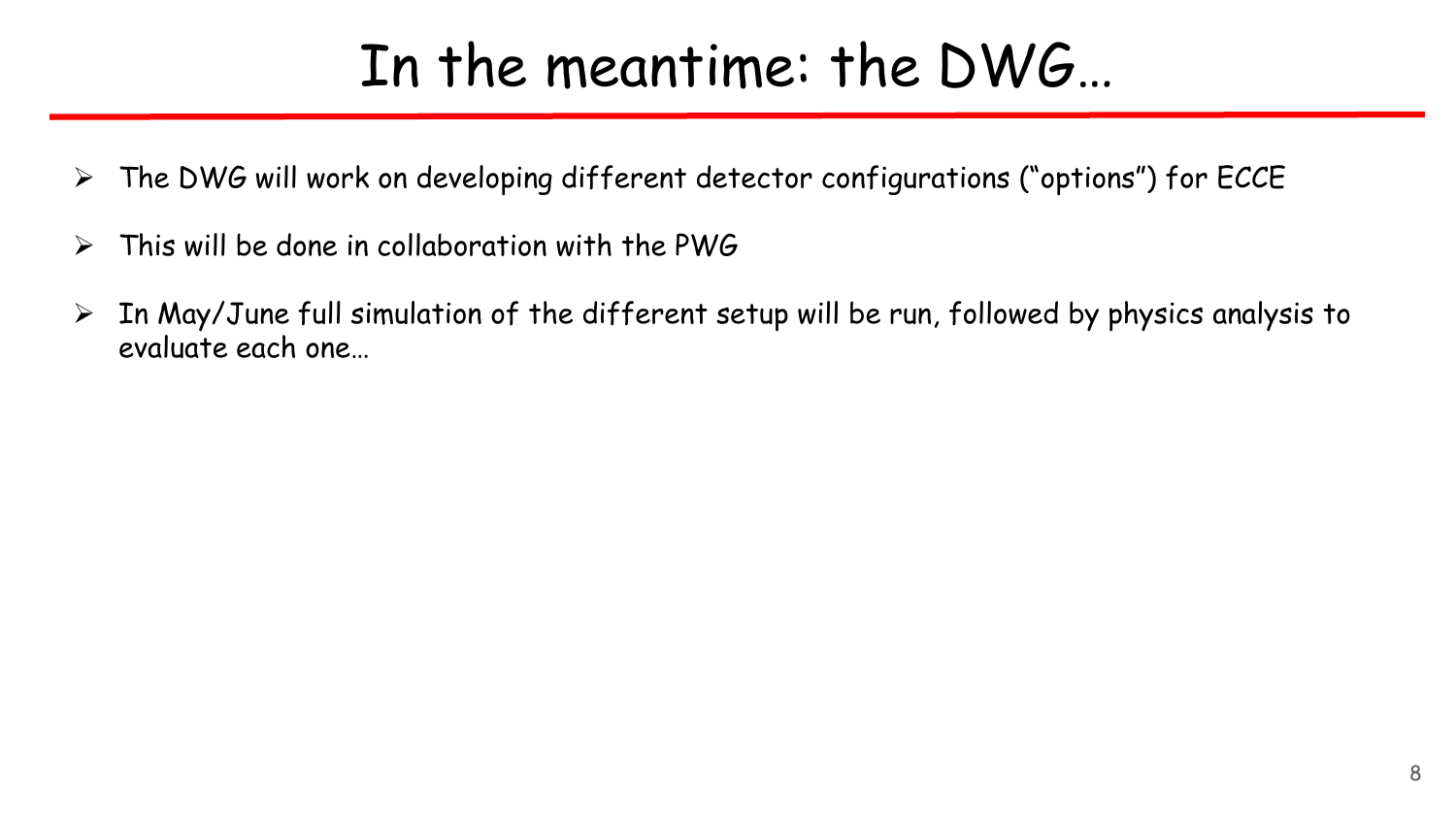## Simulation TODO's: volonteers needed

#### From Cameron and Jin's talk last Friday:

| <b>Detector</b>            | <b>Status / link to code</b>                                                      | <b>Help needed</b>          |
|----------------------------|-----------------------------------------------------------------------------------|-----------------------------|
| Silicon trackers           | Full model for ALPIDE, fast model for ITS3, FST                                   | <b>Update ECCE setup</b>    |
| <b>TPC</b>                 | Full model, fast model                                                            | EIC setup, dE/dx            |
| <b>MPGD tracker</b>        | <b>Fast model</b>                                                                 | <b>Update ECCE setup</b>    |
| <b>Barrel Calorimeter</b>  | Full model for SPACAL, SPHENIX HCals, fast model for Shashlyke                    | Update ECCE setup           |
| <b>Forward calorimeter</b> | Full model for Shashlyke, PbScifi, fast model for crystal calorimeter             | Light collection uniformity |
| PID / TOF                  | Full model for MRPC and Fast model for LGAD                                       | Update ECCE setup           |
| PID / RICH                 | Full model for mRICH, Gas RICH; missing DIRC and dual RICH (material placeholder) | dRICH, RICH reco            |
| Far forward                | Fast model [Talk: Ciprian]                                                        | <b>Beamline material</b>    |

#### $\triangleright$  Tracking:

- Use GenFit2 for fast prototyping (PHG4TrackFastSim), widely used in YR tracking studies
- sPHENIX switched to ACTS: fast to fit but long development time for adopting new tracker set Not suited for ECCE at this stage [help needed: pattern reco. with ACTS]

### $\triangleright$  Calo reco:

• Clusterizers, FastJet, Particle flow jet (prototype, need volunteer)

#### $\triangleright$  PID reco:

- GenFit2 for TOF, e.g. track length and timing smearing
- RICH has to rely on fast smearing (help needed: full reco of RICH need major development)